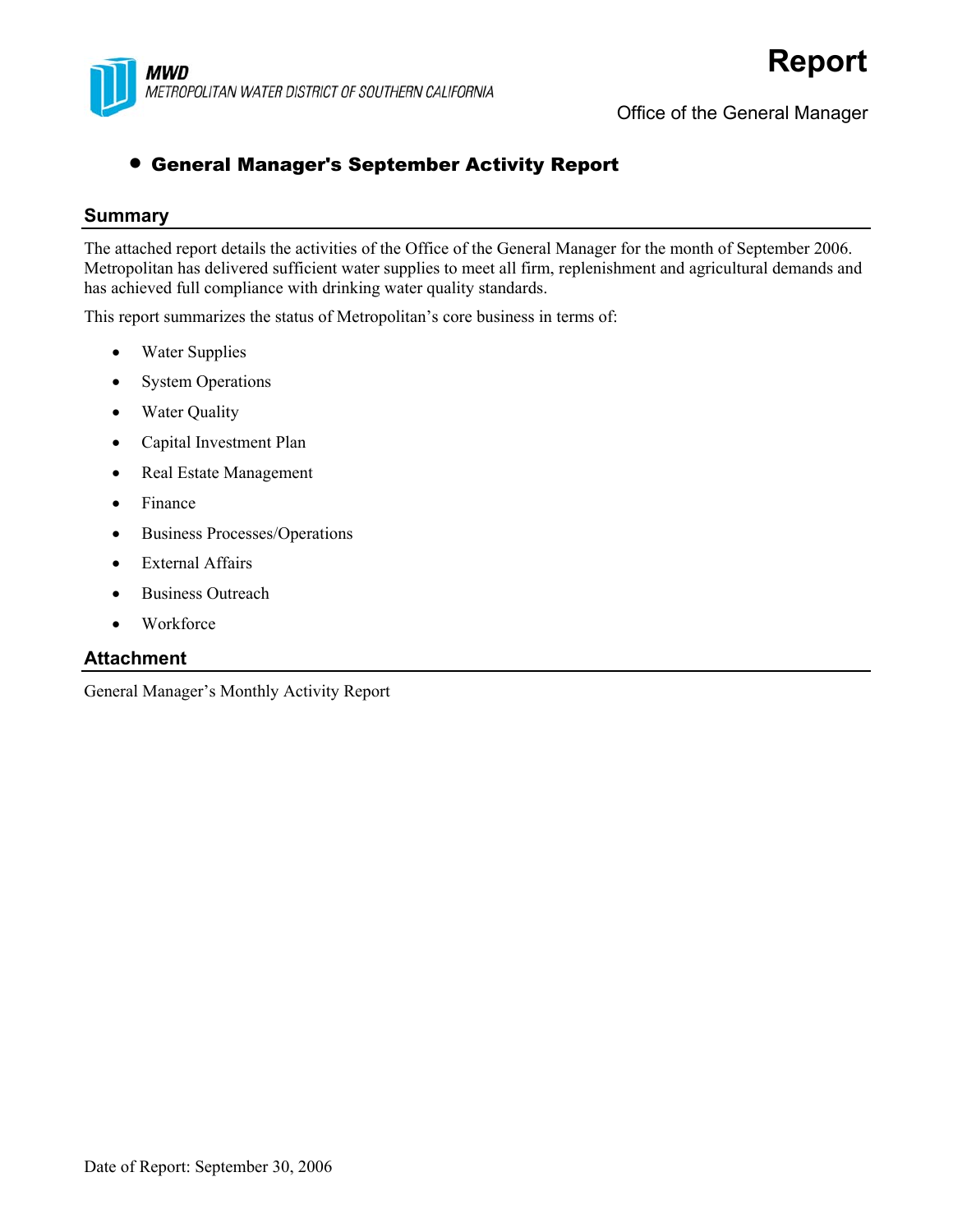

# Water Supplies

### Colorado River

**Deliveries (As of 9/30/06): 619 TAF (CY 2006)** 

### State Water Project

**Deliveries (As of 8/30/06): 1.25 MAF (CY 2006)** 

| <b>Reservoir Storage</b> |                             |                               |  |
|--------------------------|-----------------------------|-------------------------------|--|
|                          | 9/24/2006<br><b>Storage</b> | <b>Percent of</b><br>Capacity |  |
| <b>Lake Powell</b>       | 11.9 MAF                    | 49%                           |  |
| <b>Lake Mead</b>         | 13.9 MAF                    | 54%                           |  |

**Metropolitan Submits 2007 Lake Mead Storage Plan** – On September 15, Metropolitan submitted its plan to store 50,000 AF of water in Lake Mead during 2007. Metropolitan will store water conserved by the land fallowing program with Palo Verde Irrigation District. In 2006, Metropolitan also stored 50,000 AF in Lake Mead, which will result in a total account balance by the end of 2007 of 100,000 AF.

**Basin States Meet to Advance Colorado River Agreement** – The Colorado River Basin States met on September 28 in Salt Lake City to discuss outstanding issues associated with implementing the seven Basin states preliminary agreement signed last February. The principle concerns identified were: (1) disagreement between Arizona and Nevada regarding allocation of shortages; (2) the need for better coordination in responses to proposed Reclamation decision-making; and (3) options for bringing Mexico issues into the Basin states' discussions. The States formed smaller committees tasked with developing position papers on how to move the agreement forward. Metropolitan staff will participate in these committees.

**Mexico Supports Legal Challenge to the All-American Canal Lining Project** – In September, the Republic of Mexico filed an amicus brief supporting the appellants in the All-American Canal (AAC) Lining Lawsuit, which is scheduled to be heard before the Ninth Circuit Court in December. The AAC lawsuit will address whether the Endangered Species Act coverage crosses the border and whether the NEPA requires analysis of trans-national impacts and whether deliver obligations of the United States-Mexico treaty include groundwater. Metropolitan plans to file an amicus brief with the court supporting the federal government. The Basin states are also planning on filing similar amicus briefs.

|                             | <b>Storage</b><br><b>To-Date</b> | <b>Percent of</b><br>Capacity |
|-----------------------------|----------------------------------|-------------------------------|
| <b>Lake Oroville</b>        | 2.86 MAF                         | 81%                           |
| <b>San Luis Reservoir</b>   | 1.29 MAF                         | 64%                           |
| <b>San Luis State Share</b> | .089 MAF                         | 84%                           |

**West Branch Repair and Refurbishment Work** – The Department of Water Resources (DWR) began lowering the surface level of Castaic Lake and its Elderberry Forebay to facilitate repairs and refurbishments. By the end of this calendar year, Castaic Lake is projected to reach a low point of approximately 170 TAF. Its full capacity is approximately 325 TAF. Refilling is scheduled to start on January 1, 2007. It will take about four months for the lake level to recover to full capacity.

Several projects will be completed during the drawdown:

- − Repair of erosion damage to Elderberry Dam
- Repair and refurbishment of the substructure and trash rack system on the face of Castaic Power Plant
- − Completion of silt removal from Castaic Power Plant cooling water systems
- − Additional dredging of Elderberry Forebay
- 10-year inspection of the Angeles Tunnel pipeline

Metropolitan coordinated with DWR and the other SWP contractors to minimize water delivery disruptions coordinating with upstream maintenance needs and power during the drawdown and refill.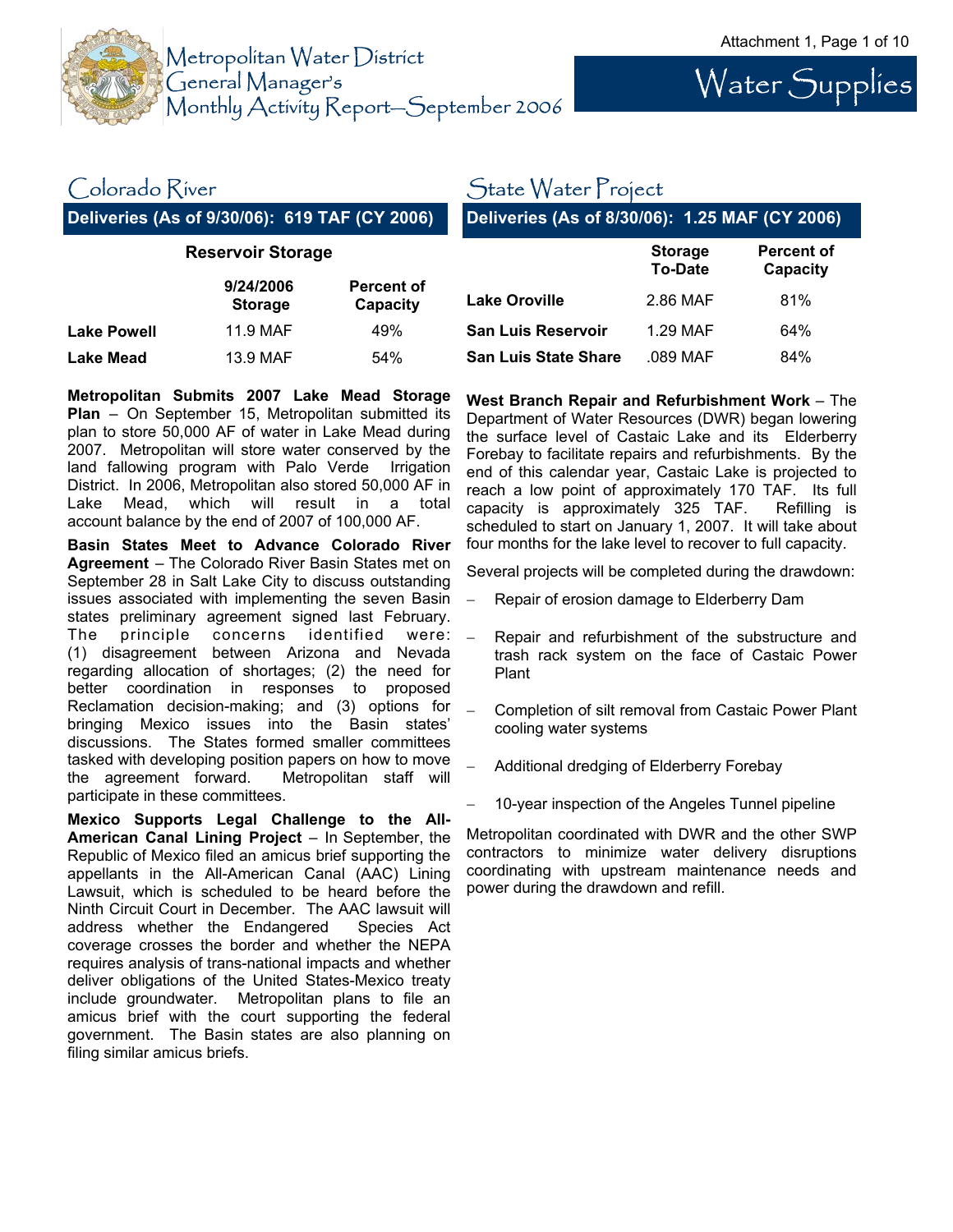Water Supplies



## CALFED/Bay-Delta

**Planning Agreement** – The Bay-Delta Conservation Plan (BDCP) Steering Committee approved a planning agreement that defines the goals, geographic scope, budget, funding, and outreach plan associated with the BDCP. The Planning Agreement is currently undergoing a 21-day public review. Metropolitan board action on the Planning Agreement is scheduled in October.

**Cost-Share Agreement between DWR and Reclamation** – As part of this agreement, the USBR and DWR agreed to contribute an aggregate of \$3 million annually in calendar year 2006 and 2007 towards costs related to the development of the BDCP.

**Delta Risk Management Strategy** – The draft report for the Delta Risk Management Study (DRMS) is scheduled to be released in March 2007. The report will contain an evaluation of the sustainability of the Delta, and an assessment of major risks to Delta resources from floods, seepage, subsidence, and earthquakes. The DRMS effort will also evaluate the consequences, and develop recommendations to manage the risk. Staff is reviewing and commenting on the study. A final report is scheduled to be released in January 2008.

**Timeline of Delta Actions** – The following is a timeline for completion of key activities and decisions related to the Delta.



### **Desalination**

**\$10 million in Proposition 50 Grants** – Southern California was awarded over \$10 million in Water Desalination Grants from Proposition 50 funds. The Metropolitan service area received 13 of the 24 awards for brackish and seawater construction projects, studies, and pilot demonstration projects. Metropolitan provided letters of support for all requesting member agencies.

## Water Supply Planning

In an effort to better integrate local and regional water systems and planning efforts, Metropolitan and its member agencies are conducting joint Integrated Area Studies (IAS) to identify the local and regional facilities that will be required to meet future water demands. Due to the importance of reaching a consensus on the demand projection and facility timing analyses, technical memorandums describing Metropolitan's methodologies and assumptions were reviewed by an IAS Technical Panel composed of member agency staff and by an expert panel composed of water industry consultants. The two panels met September 14 to discuss short-term and long-term improvements. The first joint IAS meeting was held September 21. The objective is to initiate discussions and to work toward a consensus on the IAS gap analyses. Discussions included level of service, system flexibility, and facility timing and the goal is to bring consensus recommendation to the Board for policy consideration.

### Local Resources Program

**Local Resources Program Task Force** – Last month, Metropolitan held the second meeting of the Local Resources Program Task Force, comprised of member agency representatives, to review the Local Resources Program (LRP) and its ability to achieve Integrated Resource Plan targets. Upcoming meetings will focus on developing a framework to guide discussion of LRP approaches and implementation strategies for the future.

**WateReuse Association Symposium** – Metropolitan Director John Morris, who served on the symposium's organizing committee, led attendees on a tour of the Long Beach Desalination Pilot Plant. In addition, Metropolitan staff provided information on its water use efficiency programs as part of an exhibit showcasing public water resource stewardship in water recycling, desalination and conservation.

### Conservation

**Commercial/Industrial/Institutional (CII) Update** – Staff revised the CII conservation program vendor contract to include rebates for new devices approved by the Board in August 2006. Staff is also conducting research to consider the expansion of retrofits in niche conservation markets such as restaurants, colleges, amusement parks, public parks, and golf courses.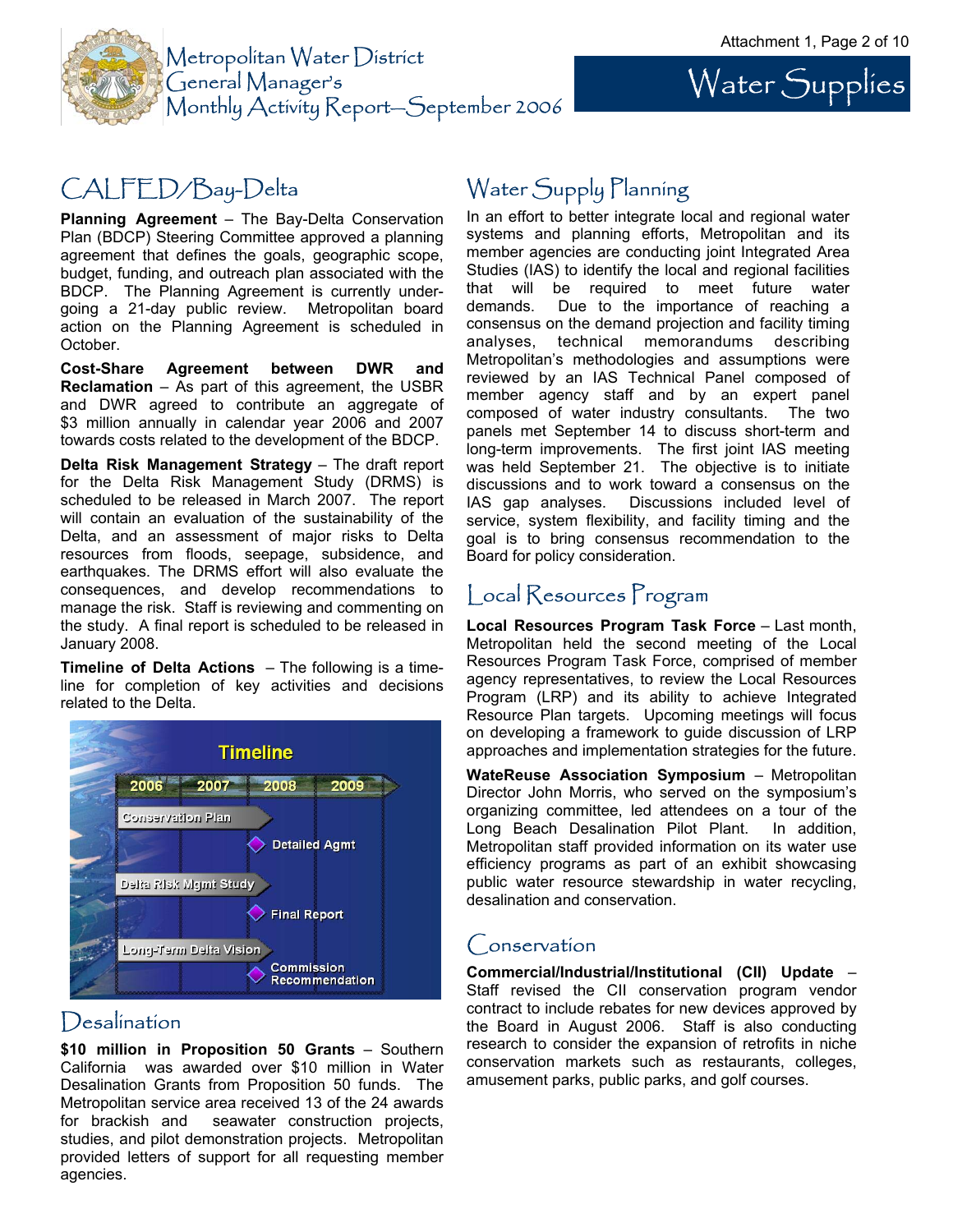System Operations



## Water Demands

Cash Year (May-April)

| 2.12 MAF Current Projection |
|-----------------------------|
| 2.11 MAF Budget Projection  |
| 8,000 AF Difference         |
|                             |

**The current trend sales projection for Calendar Year 2006 is 2.09 MAF.**

## System Operations

Metropolitan's system are estimated to be 158,000 AF. For July, August and September SWP deliveries will be 489,900 AF, the second highest three-month period on record. Staff continues to configure the system for maximum State project water deliveries. The Yorba Linda Feeder bypass has been used for most of the month providing an 80% SWP blend to Orange County Water District for replenishment. The San Diego Canal and Lake Skinner have been maintained below the goal of 500 Total Dissolved Solids (TDS), 70% blend for the Weymouth plant and a 60% blend for the Diemer plant has been maintained. Fourteen of the 16 hydroelectric plants were operated during the month, with an average of 72 megawatts per hour of generation.

All groundwater replenishment requests for the month have been met.

### Treatment Plants

The treatment plants continued to experience voltage excursions and power blips that triggered the use of emergency generators. Though treated water quality was never compromised, staff initiated an Emergency Power Improvement (EPI) program following a summer of numerous issues with station power and emergency generator performance. This program will recommend changes in training, maintenance procedures, and short-term facility improvements before next summer. The EPI program will also recommend and submit capital projects for inclusion in the 2007/2008 Capital Investment Plan budget.

### Power Operations and Planning

On September 13 and 14, Metropolitan attended the annual Technical Review Committee meeting at Hoover Dam to review and discuss Reclamation's and the Western Area Power Administration's plans and budget for the new fiscal year and the 10-year budget projection. Efforts to manage the costs of the visitors center and security were also discussed. Metropolitan pays 21% of the costs at Hoover, approximately \$17 million annually, and receives sufficient power to move nearly 500 TAF through the Colorado River Aqueduct.

## For the month of September, SWP deliveries into  $D$ istribution and Storage  $(A<sub>s</sub>$  of  $9/24/06)$

| <b>Current Storage</b> | <b>EOM Forecast</b> |
|------------------------|---------------------|
| 153.980                | 151.900             |
| 38.672                 | 39,000              |
| 784.342                | 784,000             |
|                        |                     |

All replenishment, including SWP water, CRW and blends of the two, was available subject to system capacity and availability of groundwater spreading facilities. The following replenishment and conjunctive use deliveries continue:

|         | Agency               | <b>Connection</b>      | <b>CFS</b>     |
|---------|----------------------|------------------------|----------------|
|         |                      | <b>Replenishment</b>   |                |
|         | Foothill             | FM-01 (Injection)      | 2              |
| Direct  | Inland Empire        | CB-11B/13T/14T/15/18   | 38             |
|         | <b>Inland Empire</b> | CB-59                  | 75             |
|         | <b>MWDOC</b>         | OC-28/28A              | 130            |
|         | <b>MWDOC</b>         | Various                | 75             |
|         | <b>Central Basin</b> | CenB-19                | $\overline{2}$ |
| In-lieu | <b>West Basin</b>    | WB-04                  | $\overline{2}$ |
|         | Fullerton            | F-05/08                | 20             |
|         | Santa Ana            | SA-01/02/04/06         | 5              |
|         |                      | <b>Conjunctive Use</b> |                |
|         | Direct Foothill      | FM-01 (Injection)      | 2              |
| In-lieu | Inland Empire        | CB-12/16               | 25             |
|         | <b>MWDOC</b>         | CM-8/11/OC-44B         | 34             |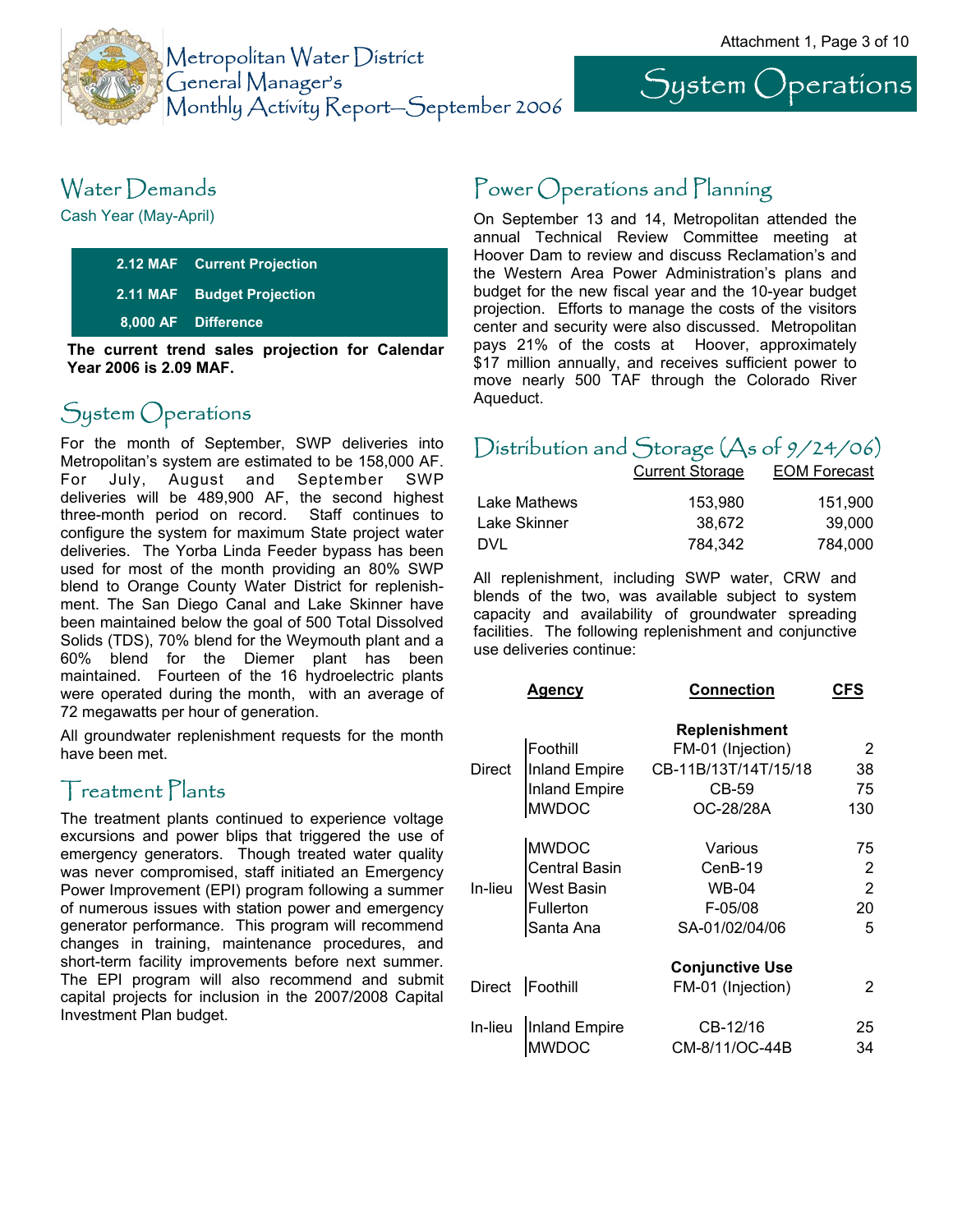

Water Quality

### Taste and Odor

Taste-and-odor algae blooms occurred in Lake Skinner, Lake Perris and DVL in September. Lake Skinner was treated with copper sulfate on September 7. Lake Perris was treated with copper sulfate for a benthic algae growth on September 19. The Perris drawdown has exposed nutrient rich surfaces that were previously deeper in the lake and has allowed for increased algae growth. Although the treatment resulted in a significant reduction, a second treatment was recommended to DWR in the same area based on diver observations and laboratory analyses of samples.

DVL is also experiencing high levels of growth in the surface water of the lake due to production by the same species causing problems in Lake Perris. However, given conditions in DVL, and the great depth and volume of unaffected water deep in the lake, treatment is not recommended at this time. There are no other taste-and-odor problems in source and finished waters.

### **Bromate**

In February, Metropolitan created a Bromate Task Force to evaluate its existing strategy for complying with the bromate maximum contaminant level (MCL). At that time, Metropolitan temporarily modified ozone treatment at both the Jensen and Mills treatment plants to control bromate levels to an average level of 5 ug/L. The existing MCL is set at 10 ug/L, based on a running annual average (RAA) of samples collected on at least a monthly basis. In an effort to reliably meet this regulation, an operational goal of a RAA of 8 ug/L at the treatment plant effluent was established. Based on information presented as part of the Bromate Task Force, and feedback from the July 14 Member Agency Managers' meeting, Metropolitan staff recommended returning to this bromate strategy. Effective August 1, Metropolitan returned to its original bromate control strategy with an operational goal of a RAA of 8 ug/L at the Jensen and Mills treatment plants. Under this strategy most individual bromate values are expected to be less than 10 ug/L, based on historical measurements.

Staff is conducting applied research at the La Verne Pilot Plant facility to determine more cost-effective methods for controlling bromate production at ozone treatment plants.

## Desalination Research and Innovation Partnership

Metropolitan's Board initiated the Desalination Research and Innovation Partnership to evaluate development of next-generation desalination technology for reduction of salinity of Colorado River water (CR). Metropolitan has partnered with Reclamation to evaluate process efficiencies in treating 100% CR. This testing is specifically evaluating: (1) use of Metropolitan's ozonation pre-treatment prior to Reverse Osmosis (RO) desalination of CR; (2) performance of the world's first 0.5-million-gallonsper-day, 18-inch diameter RO skid; and (3) large-scale testing of in-house water recovery methods that may allow this RO skid to operate at 95% water recovery (typical RO efficiency is realized at 85%). Testing is expected to end in early summer of 2007.

## Long -Term 2 Enhanced Surface Water Treatment Rule (LT2ESWTR)

### Monitoring

The purpose of the LT2ESWTR is to reduce illness linked with the contaminant Cryptosporidium and other pathogenic microorganisms in drinking water. The rule became effective on March 6, 2006. For large systems serving at least 100,000 people, monthly monitoring must begin no later than October 2006 and continue for two years. As required by this rule, Metropolitan will monitor each of its treatment plant sources once per month during the period covered by the LT2ESWTR.

Current regulations require filtered water systems to provide a 99% reduction in source water *Cryptosporidium* levels. All five of Metropolitan's treatment plants are expected to not need any additional treatment to meet this requirement.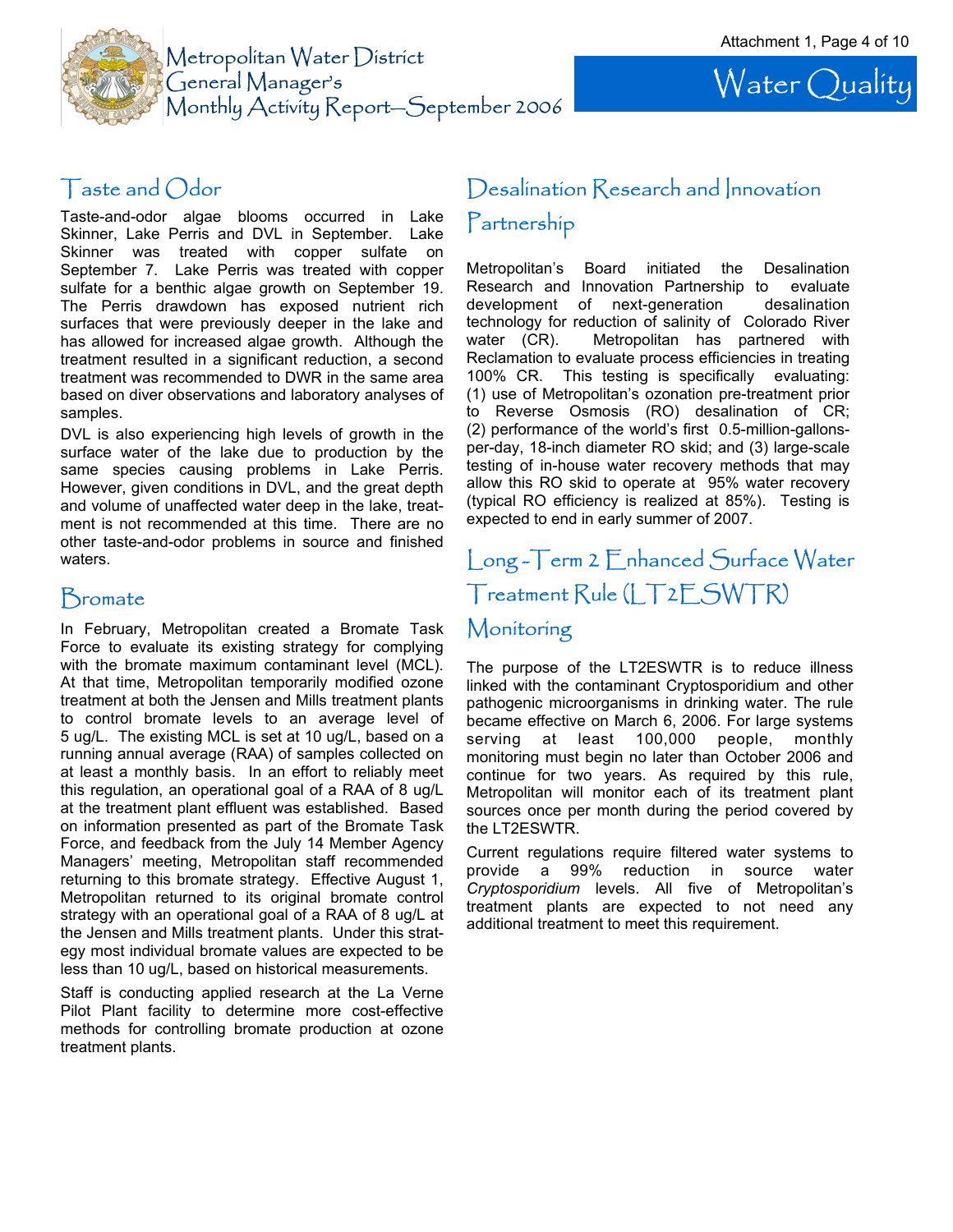

### **Summary**

- − Ongoing Contracts 29 construction contracts and five related procurement contracts were ongoing through August. The total bid amount of 29 construction contracts in progress is over \$901 million.
- − September Payments Over \$25 million in contract payments were made for construction performed in the month of August. Almost \$14 million was related to work at the Skinner plant, including the ongoing construction of ozonation facilities, the 110-mgd Module 7, and the upgraded chemical feed and storage systems.
- Major Contracts The Inland Feeder Arrowhead East Tunnel advanced 270 feet through September 14 for a total of 14,610 feet, which is 65% of the tunnel length. The Arrowhead West Tunnel advanced 50 feet through September 14 for a total of 6,695 feet, which is 34% of the tunnel length. Pipeline construction was completed on the San Diego 6 North Reach contract, on schedule and under budget; the Skinner Module 7 construction is 89% complete; and the ozone construction at Skinner is 32% complete. At the Diemer treatment plant, construction continues on the vehicle maintenance facility (68% complete) and plant maintenance facility (55% complete); and the contractor for the south slope stabilization project completed demolition of the existing maintenance building and fueling station, and continued excavation at the treatment plant level.
- − Awarded Contracts In September, the Board appropriated a total of \$11.975 million in capital funds, awarded contracts totaling \$6.638 million, and authorized design to replace the floating covers for the Skinner Finished Water Reservoir and Palos Verdes Reservoir, several rehabilitation projects on the CRA, Conveyance and Distribution system, and construction of perimeter improvements at the Weymouth plant.



*Construction at Skinner treatment plant* 

## Treated Water Cross Connection Prevention Program

The purpose of the Treated Water Cross Connection Prevention program is to relocate air release and vacuum valves from subsurface vaults along treatedwater feeders to aboveground locations to eliminate potential cross connections. To date, the valves at 160 sites have been relocated, with another 302 sites scheduled to be modified under this program. An initial package of 75 sites has been advertised for construction. A November board action is planned to award the first construction contract. Staff coordinated with cities and other local agencies to secure the necessary permits. Several options for the valve enclosure were offered to the 18 cities and agencies and most have selected the Placer Waterwork box shown below.



*Placer Waterwork valve enclosure*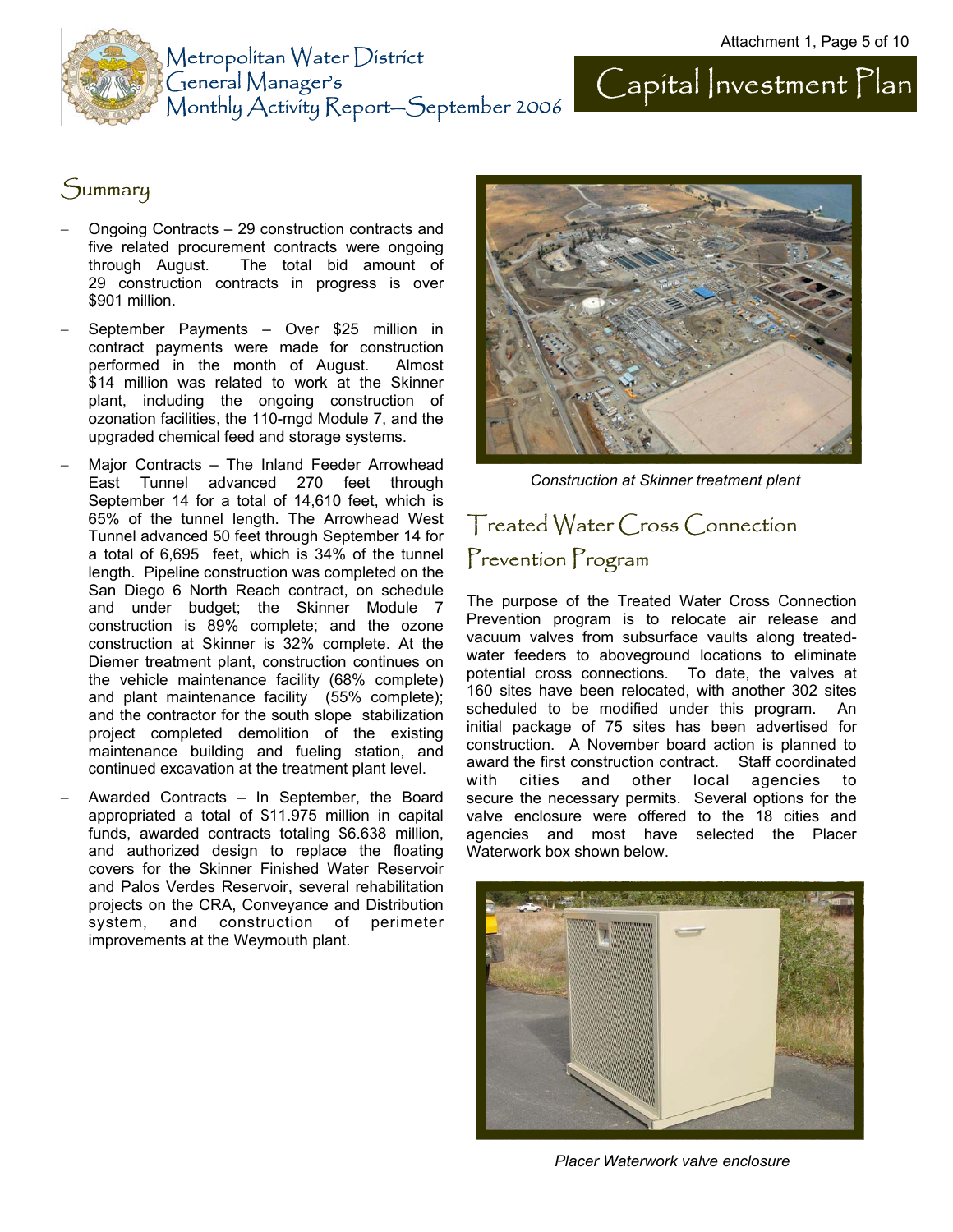

## Real Estate Management

### Diamond Valley Lake Recreation Construction

#### **Program Budget**

Through the end of August:

- − Approved budget \$68.15M
- − Spent to date \$54.74M (or approximately 80% of the approved budget)
- − Remaining funds \$24.65M
- − Surplus Property Sales \$4.67M

#### **Survey Work**

Topographical work on the North property and the East Recreation Area began in September and is anticipated to be completed by the end of the year.

#### **Searl Parkway Extension Phase II**

This project is currently 54% complete.

#### **Searl Parkway Landscaping Phase I**

This project will be completed in October.

#### **Searl Parkway Landscaping Phase II**

The design drawings are essentially complete.

#### **Trails – DVL to Skinner/Lakeview**

Shades structures, picnic tables, trash receptacles and portable toilets will be installed by the end of the year.

#### **Tenant Improvements**

The Center for Water Education (CWE) is currently 96% complete and The Western Center for Archaeology and Paleontology is 99% complete.



## Real Estate Activities

Metropolitan's building permit was approved by the Washington, D.C. Permit Authority allowing Metropolitan's general contractor to proceed with the layout and structural improvements. The general contractor anticipates a tentative completion date of October 27, 2006 for these improvements. Move-in is scheduled for November 2006, subject to the issuance of a certificate of occupancy.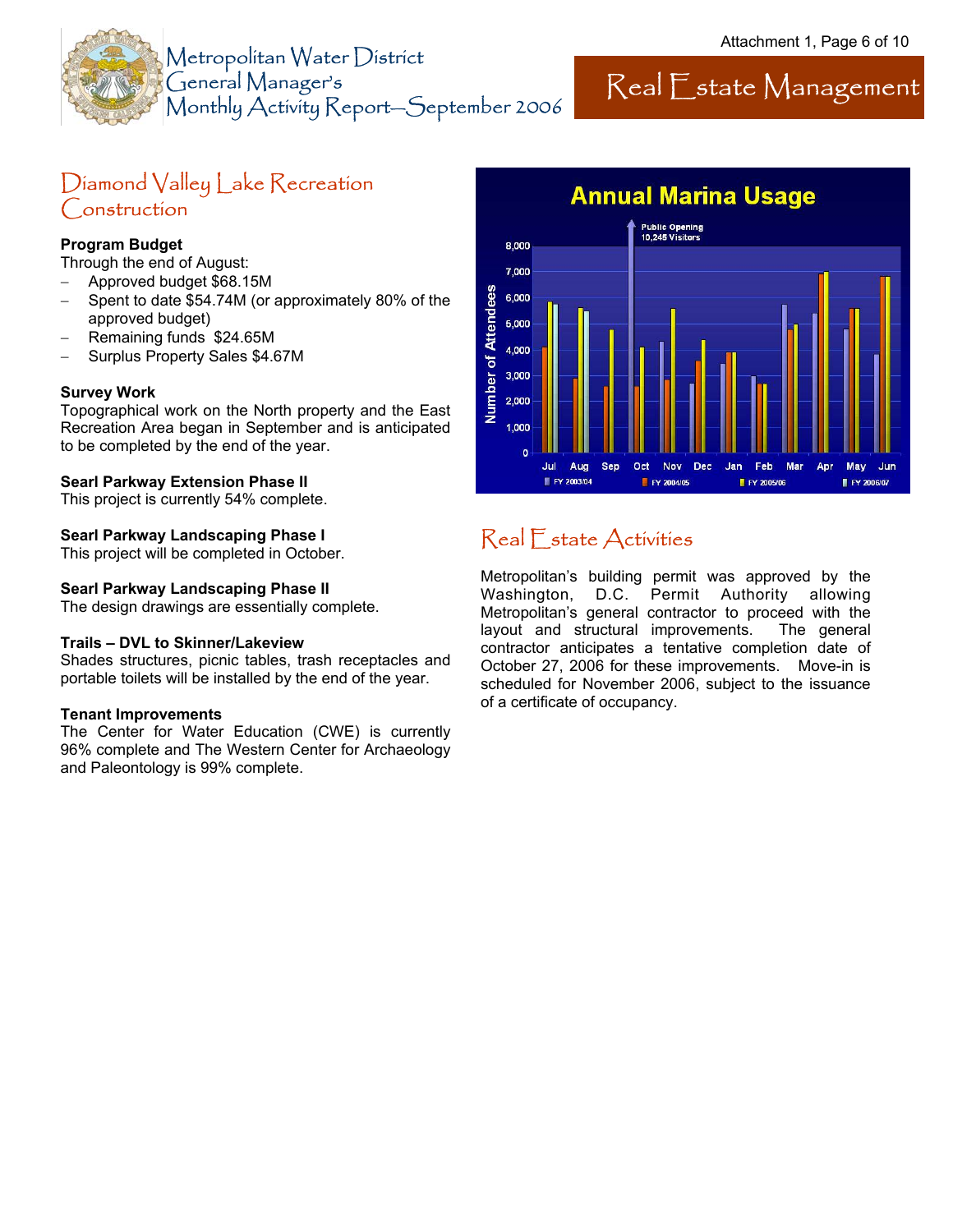



As of August 31, 2006

inance













### **Summary Financial Statistics**

|                                      | <b>Target</b> |             | <b>Actual</b> |  |
|--------------------------------------|---------------|-------------|---------------|--|
| <b>Fixed Charge Coverage</b>         |               | 1.20x       | 1. $20x$      |  |
| <b>Revenue Debt Service Coverage</b> |               | 2.00 x      | 1.76x         |  |
| Revenue Bond Debt / Equity Ratio     |               | $< 100.0\%$ | 62.8%         |  |
| <b>Credit Ratings</b>                |               |             |               |  |
| - Moody's Investors Service          | ≻             | Aa2         | Aa2           |  |
| <b>Fitch Ratings</b><br>٠            | $\geq$        | AA          | $AA+$         |  |
| - Standard & Poor's                  | ⋗             | AA          | $AA+$         |  |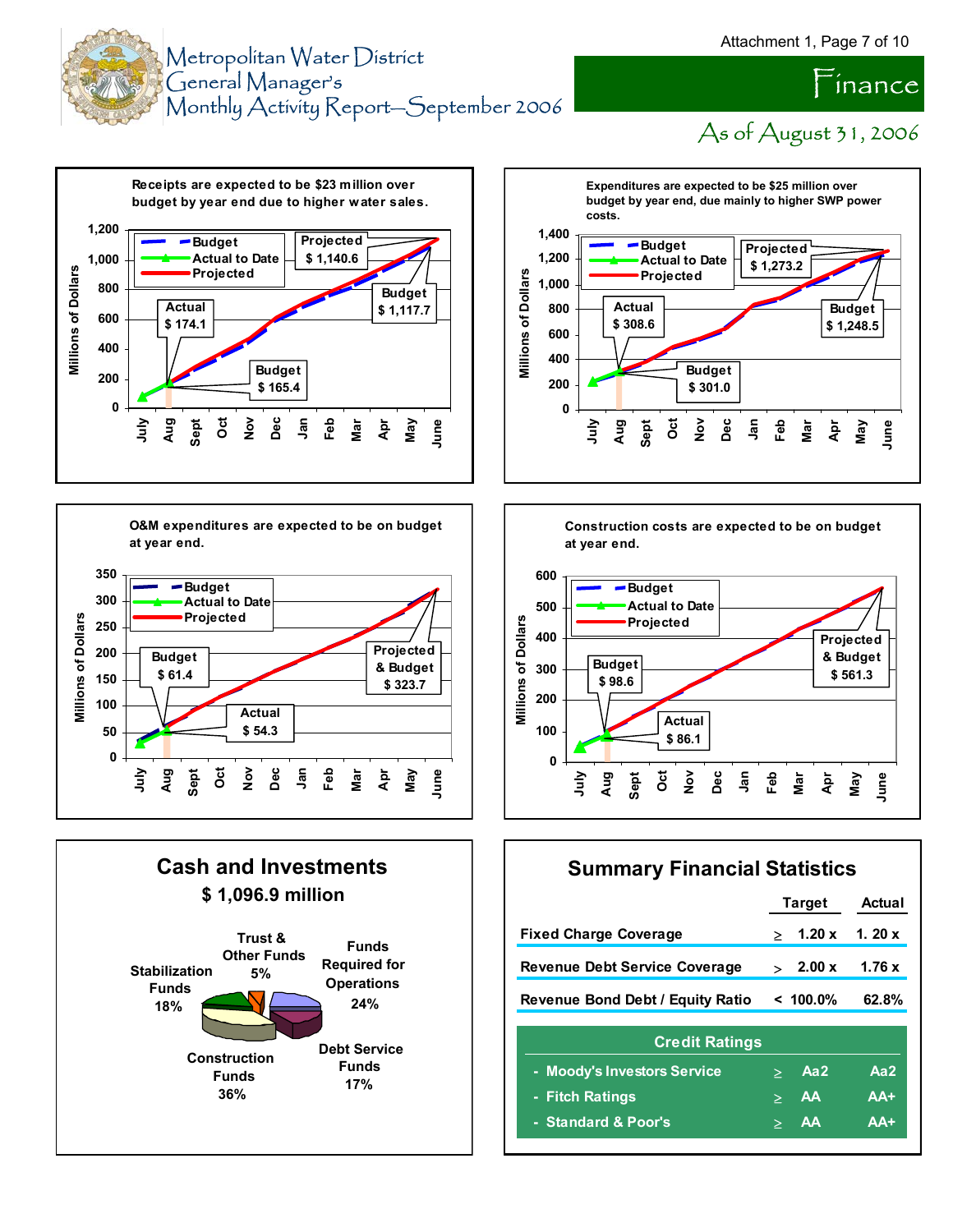Operations

 $\sum$ usiness  $\sum$ rocesses/



### Information Technology

In September, a presentation was made to the Budget, Finance, Investment and Insurance Committee on a new budgeting system. This item is scheduled to come to the Board for action in October 2006.

The following milestones were reached on implementation of the IT Strategic Plan:

- Information Technology is working with Human Resources on finalizing implementation of Resume Mirror to improve the recruitment process.
- As part of the Water Billing System Upgrade project, the professional service agreement was executed.
- − IT staff held the project kick-off meeting with key stakeholders at the Jensen treatment plant for the Programmable Logic Controller – Phase II project.
- Information Technology supported Human Resources in preparation for Metropolitan's annual Open Enrollment process, which allows employees to make open enrollment changes on-line through PeopleSoft Self Service. The 2007 Open Enrollment kicked off on September 5.

### **Security**

Security System Improvements Program's overall budget increased to \$18.5 million with the Board's approval of the following new projects in August 2006: Copper Basin Security Fiber Optic Cable Network Construction; Floating Waterway Security Barrier System Design and Installation at Intake Pumping Plant; Entry Control Point Standardization and Perimeter Defense Study; and Critical Lock Identification and Change Out. A construction contract was awarded for the Copper Basin Security Fiber Optic Network project and an agreement was drafted for the Entry Control Point Standardization, Perimeter Defense, and Critical Lock Identification Studies.

### Business Processes

Business Services has introduced several new initiatives to improve communication. Business Services recently began publishing the *Business Services Update*, a onepage newsletter that is electronically distributed to all employees, informing them of new and revised services, procedures, and programs. Feedback thus far has been positive.

In response to requests for information about the status of goods and nonprofessional services, an automated notification process was developed. Now employees are provided with automatic email notices that include vital information about pending purchase orders.

To assist field managers in tracking the amount and type of warehouse stock used by employees, the Inventory Management system was modified to provide managers with detailed weekly reports of warehouse activities for their team or unit.

### Emergency Preparedness

Conducted six emergency exercises, for a total of 136 staff hours of training involving 87 participants.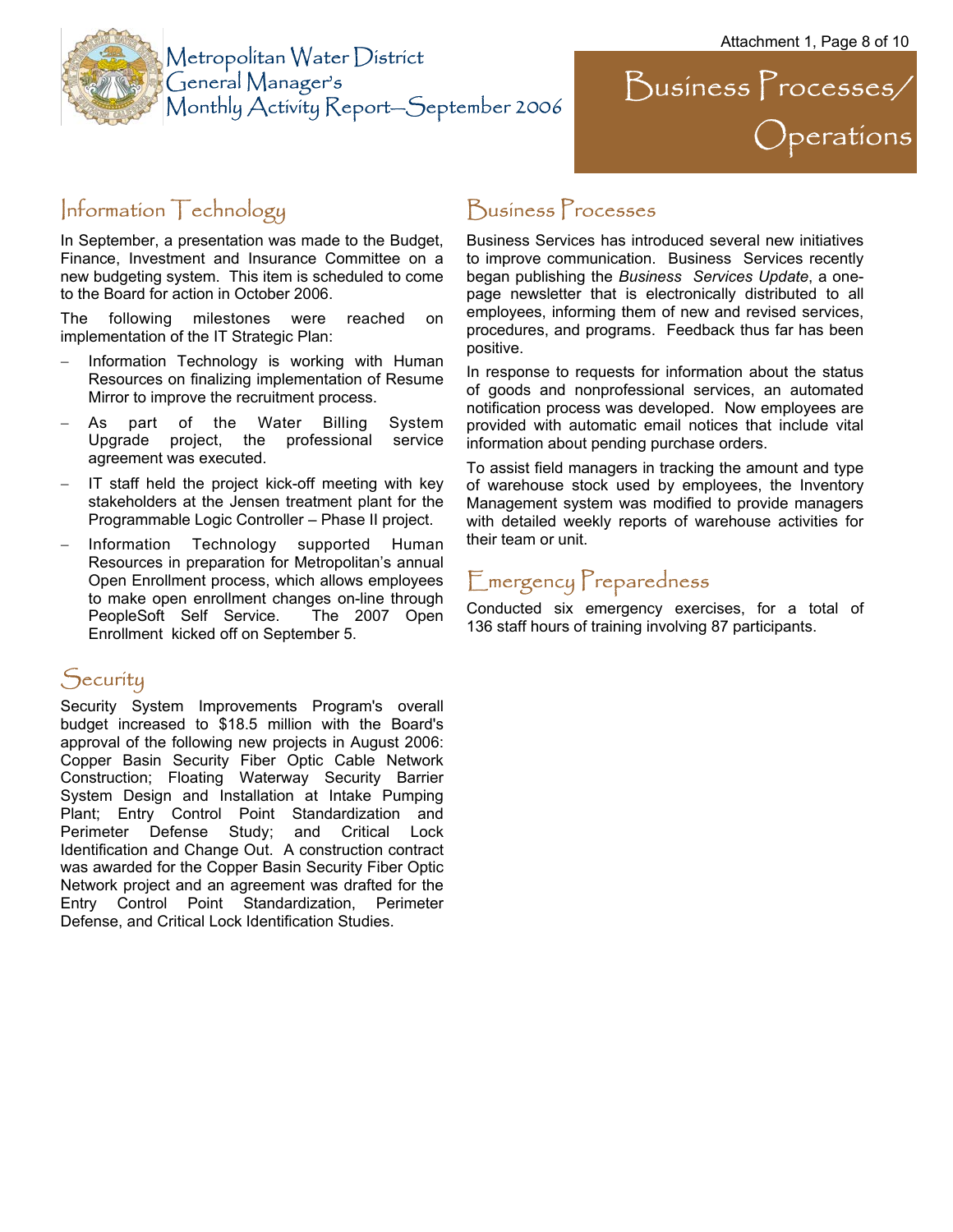External Affairs



## Federal Legislative Update

Congress adjourned September 30 and will remain in recess until after the November election.

## State Legislative Update

Governor Schwarzenegger had until September 30 to act on the hundreds of bills passed by the Legislature during the final weeks of the 2005/06 legislative session. As of September 30, the Governor has signed only one of the bills on Metropolitan's priority list. That bill, SB 497 (Simitian D-Palo Alto) was signed into law on September 18 and will provide further controls over ballast water releases that will help minimize risk to water supply reliability for all Delta water users.

AB 2951 (Goldberg, D-Los Angeles) is a compromise bill for cost allocation between public utilities and their public sector customers, which ensures that all ratepayers of a utility, including schools and state agencies, pay their fair share toward ongoing infrastructure improvement and rehabilitation that directly benefits the user. It was signed into law by the Governor and was supported by many Metropolitan member agencies.

During the fall recess, a number of informational legislative hearings are scheduled that may be of particular interest: On Oct. 10, the Assembly Water, Parks and Wildlife Committee will convene at the State Capitol to evaluate the findings and public comment in response to the 2006 Resources Agency report on restoration of the Hetch Hetchy Valley. The Senate Governmental Organization Committee will examine the expenditure of Homeland Security and Bioterrorism Preparedness funds on October 16-18. The three-day hearing will begin at 11 a.m. in Room 3191 of the State Capitol.

### **F**<sub>ducation</sub>

Metropolitan received an additional \$30,000 from Reclamation and \$30,000 from the Los Angeles County Sanitation District for the second cycle of the Southern California World Water Forum College Grant Program.

## Briefings

- − August 29: Briefed two staff members for Senator Barbara Boxer about Metropolitan and its water resources plan.
- September 13: Representatives from the Riverside Chamber of Commerce, the city of Riverside and Western Municipal Water District attended a one-day tour of Diamond Valley Lake, the Western Center and The Center for Water Education, hosted by Director Terry Mylne.
- − September 19, 20 and 23: Education staff conducted three orientation workshops for teachers whose classes will participate in the Diamond Valley Lake hands-on program and The Center for Water Education interactive tour. Eighty-one teachers attended. The field trip program is scheduled to begin October 17.
- September 21: Conducted briefings and a tour of Metropolitan facilities for Assistant Interior Secretary for Water and Science Mark Limbaugh; Regional Director Robert Johnson; and Deputy Commissioner for Intergovernmental and External Affairs Brenda Burman.
- September 20-22: Conducted an inspection trip of the Colorado River Aqueduct and Diamond Valley Lake for the Board of Directors of the Association of California Water Agencies, hosted by Metropolitan Director Glen Peterson.

## Community Outreach Events

The Barnsdall Art Park City Makeover groundbreaking event with Los Angeles Department of Water and Power (LADWP) was held on September 18. Directors John Murray and Nancy Sutley spoke on behalf of Metropolitan. Attendees included LADWP General Manager Ron Deaton, Los Angeles City Council President Eric Garcetti, Metropolitan staff and top officials from the city's engineering, parks and recreation and cultural affairs departments.

### Media

Radio ads for the California Friendly Program began airing September 25 on more than 25 top radio stations in Southern California encouraging residents to turn down their sprinkler settings for fall, and to apply for rebates for smart sprinkler controllers.